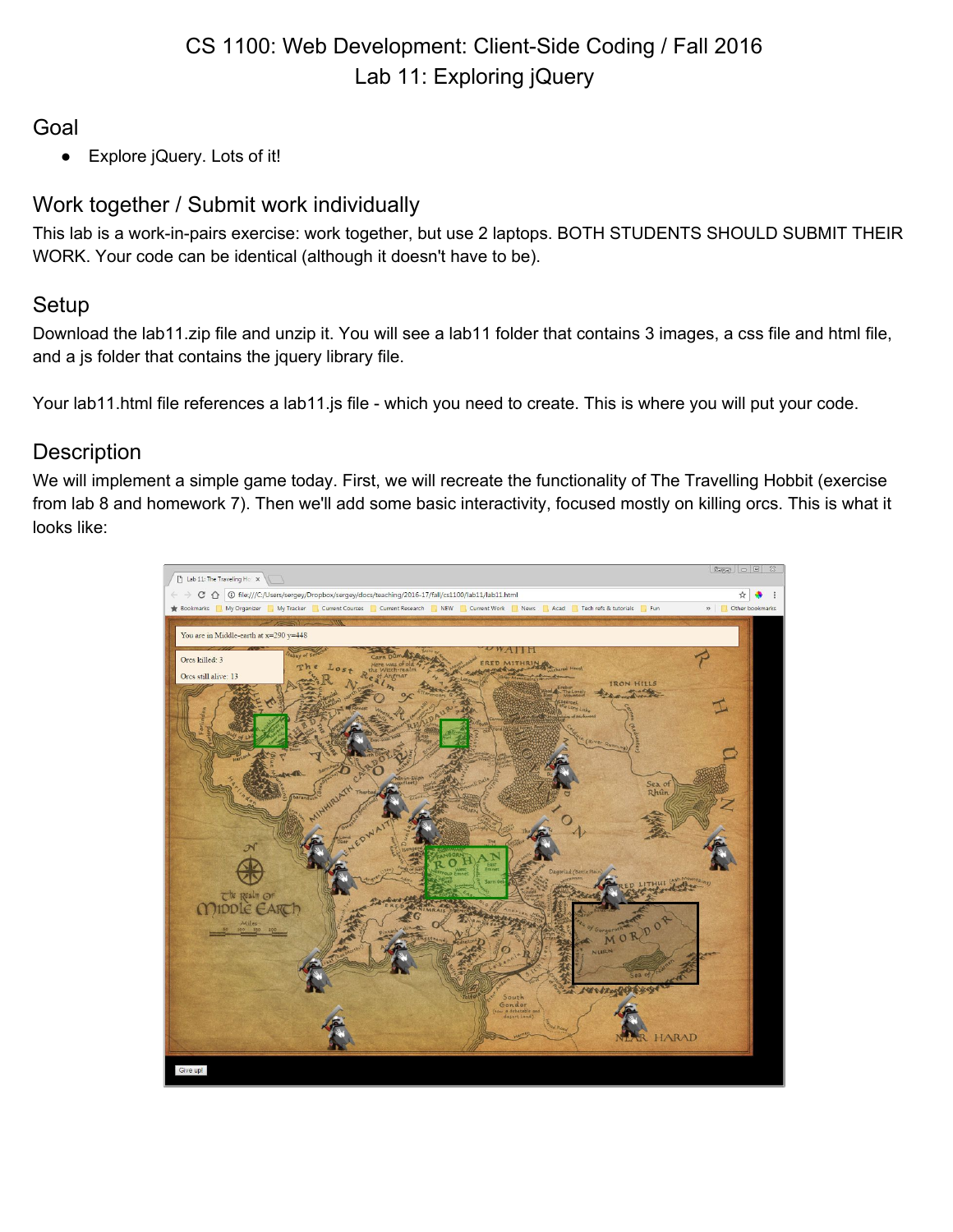# Step 0

Before you start, take a look at a few changes in the html and css (compared to the code you've used before):

- HTML:
	- line 10: a new div containing a logo.png image
	- $\circ$  line 12: the rest of the divs are wrapped in a div with id="game"
	- line 19: a "quit" button is added
	- lines 14-17: the locations divs are given a common class (that's an example of when we need class attributes in addition to id attributes)
	- line 19: a new "score" div added
	- o lines 23-24: we have a reference to the jQuery file (we link to a CDN and then, on the next line, check if the jQuery object exists; if not - we add a reference to the local file)
- CSS:
	- the body background is set to black (we'll need that at the very end)
	- some of the selectors are grouped to remove duplicate code
	- $\circ$  line 50: we specify color using the rgba() notation: that way we can specify opacity as the fourth argument: rgba(0, 255, 0, 0.2) is green with opacity=0.2

### Step 1

Right now your web page is blank, with a black background. We'll change this in a moment. Make sure you open your browser console sidebar to catch any errors.

1.1. First, add the jQuery "wrapper" to your lab11.js file:

**\$(function() { //all of your code goes here**

### **});**

1.2. Now show your map with all of its contents:

**\$("#game").show();**

This code creates a jQuery object that wraps an HTML element that we've obtained using the CSS selector "#game". Then it calls the show() method, which changes the CSS display property of the underlying HTML, making it visible. (More details: [http://api.jquery.com/show/\)](http://api.jquery.com/show/)

1.3. Now display the message box using a basic animation effect:

```
$("#message").slideDown();
```
(More details: [http://api.jquery.com/slideDown/\)](http://api.jquery.com/slideDown/)

1.4. Finally, let's use another animation effect to display all the location divs:

```
$(".location").fadeIn(2000);
```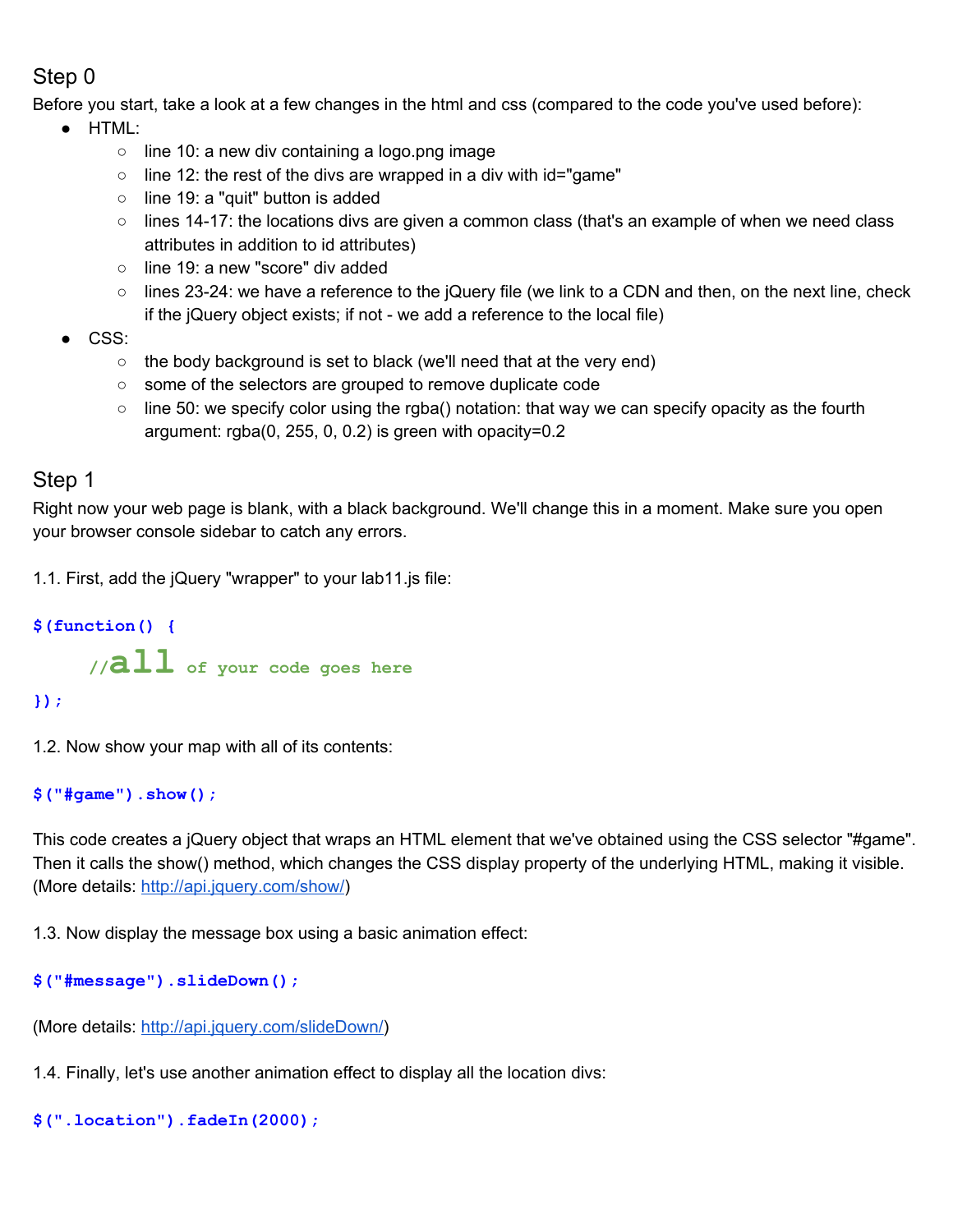Wait! Nothing happened! Why? Because the divs were already displayed - so let's hide them first, and only then fade-in:

```
$(".location").hide()
$(".location").fadeIn(2000);
```
The argument for fadeIn is the number of milliseconds (i.e.,  $2000 = 2$  seconds). But we can write code that is more elegant: instead of the previous code, let's chain our 2 methods: hide() and fadeIn(2000). This code is also more efficient: *we search the DOM tree for ".location" only once!*

```
$(".location").hide().fadeIn(2000);
```
Notice how the changes were applied to all elements in the matched set: this is called **implicit iteration**: we didn't have to write a loop to access all elements in the set - jQuery does it for us.

(More details:<http://api.jquery.com/fadeIn/> and [http://api.jquery.com/hide/\)](http://api.jquery.com/hide/)

As a result of these steps, your code should look like this:

```
$(function() {
```

```
$("#game").show();
$("#message").slideDown();
$(".location").hide().fadeIn(2000);
```
#### **});**

Check it in the browser - make sure you see the map, the locations on the map and the message box.

#### Step 2

Now let's replicate our functionality from lab 8: we want the message box to display a message whenever we are inside one of the locations; at all other times, we want to see our current coordinates.

2.1. We start by adding a simple event handler:

```
$("#rohan").on("mouseover", showRohan);
```
We get a jQuery object using "#rohan" as the selector. Then we call the on() method, passing an event name and a function name as arguments. Then we write our function definition:

```
function showRohan() {
     $("#message").text("You are in Rohan");
}
```
The function gets a jQuery object using the "#message" selector, and then calls the method text(), passing the new text as an argument: that's how we update the text content of a jQuery element.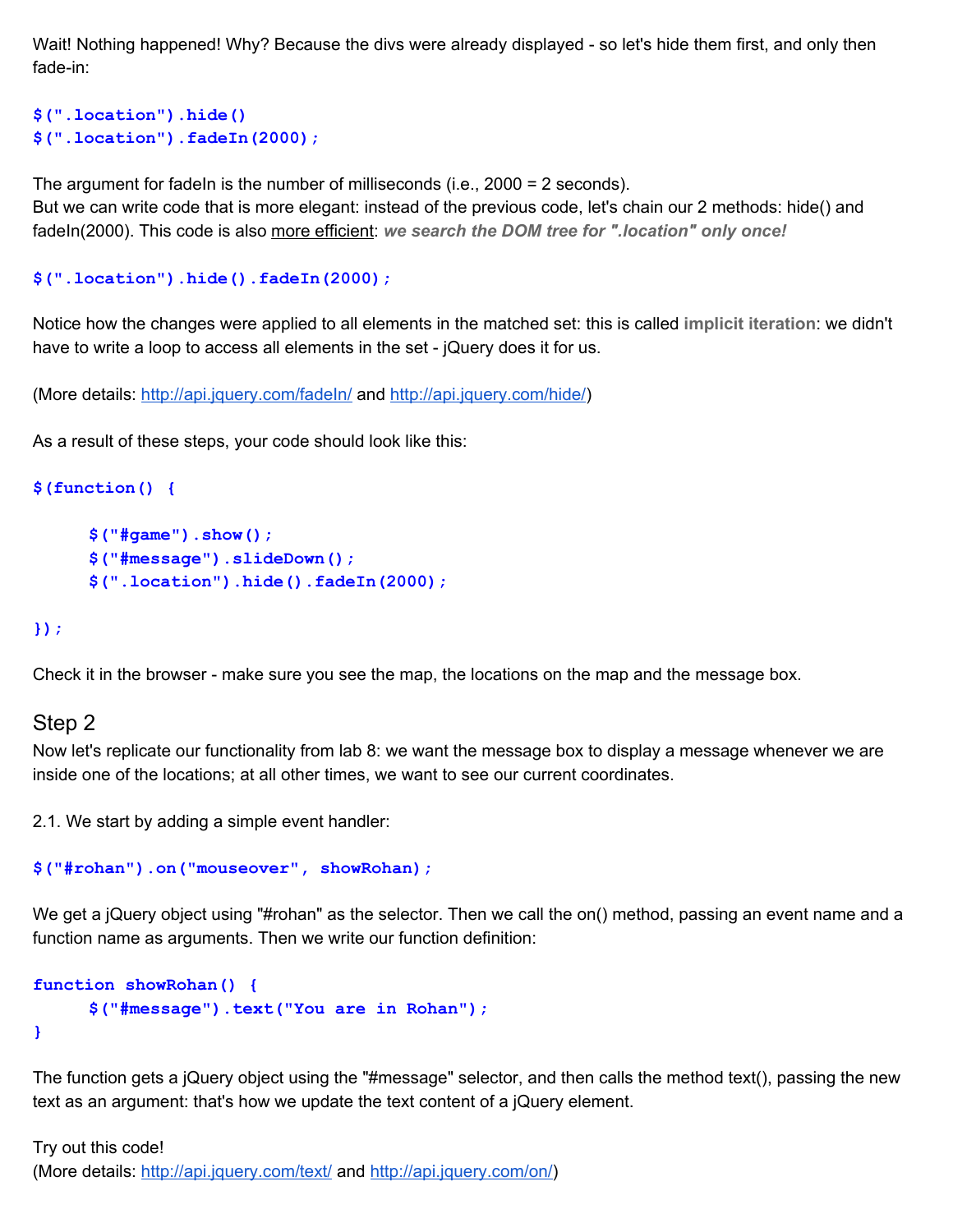2.2.Consider the function we've created. the only time we'll need it is when the mouse is over the "rohan" div. We'll never reuse it (there's no other way we can be in Rohan other than having the mouse over it!). Since we don't need to call this function anywhere else, we can make our code much more compact by using an anonymous function. Replace the code you've just written (both the statement and the function definition) with this:

```
$("#rohan").on("mouseover", function() {
     $("#message").text("You are in Rohan");
});
```
Instead of passing a function name as an argument, we pass the actual function definition, skipping the name. Try out your code.

2.3. Let's do some minor refactoring. Consider this: each time we write this: \$("our selector"), our program has to search the DOM tree to locate the elements that match our selector. If it's a large html file, it will be an expensive operation. Therefore, we want to do it only once whenever possible.

In our program, we look for "#message" twice, and we are about to add several new instances (for each location). So let's do it once and assign the result to a variable:

```
var $messageBox = $("#message");
```
Now we can change the rest of our program to use our variable instead of searching for the element over and over again:

```
instead of this: $("#message").slideDown(); do this:
```

```
$messageBox.slideDown();
```
Same goes for the body of the anonymous function we've created:

```
$("#rohan").on("mouseover", function() {
     $messageBox.text("You are in Rohan");
});
```
2.4. Now add the same code for the other 3 locations (grayhavens, .rivendell, mordor)

2.5. Finally, let's take care of updating our coordinates. In this case, we pass the event object to our anonymous function. We access the mouse coordinates exactly the same way we did before: e.clientX and e.clientY:

```
$("#map").on("mousemove", function(e) {
     var text = "You are in Middle-earth at x=" + e.clientX + " y=" + e.clientY;
     $messageBox.text(text);
});
```
We're done here! Check your code by moving the mouse.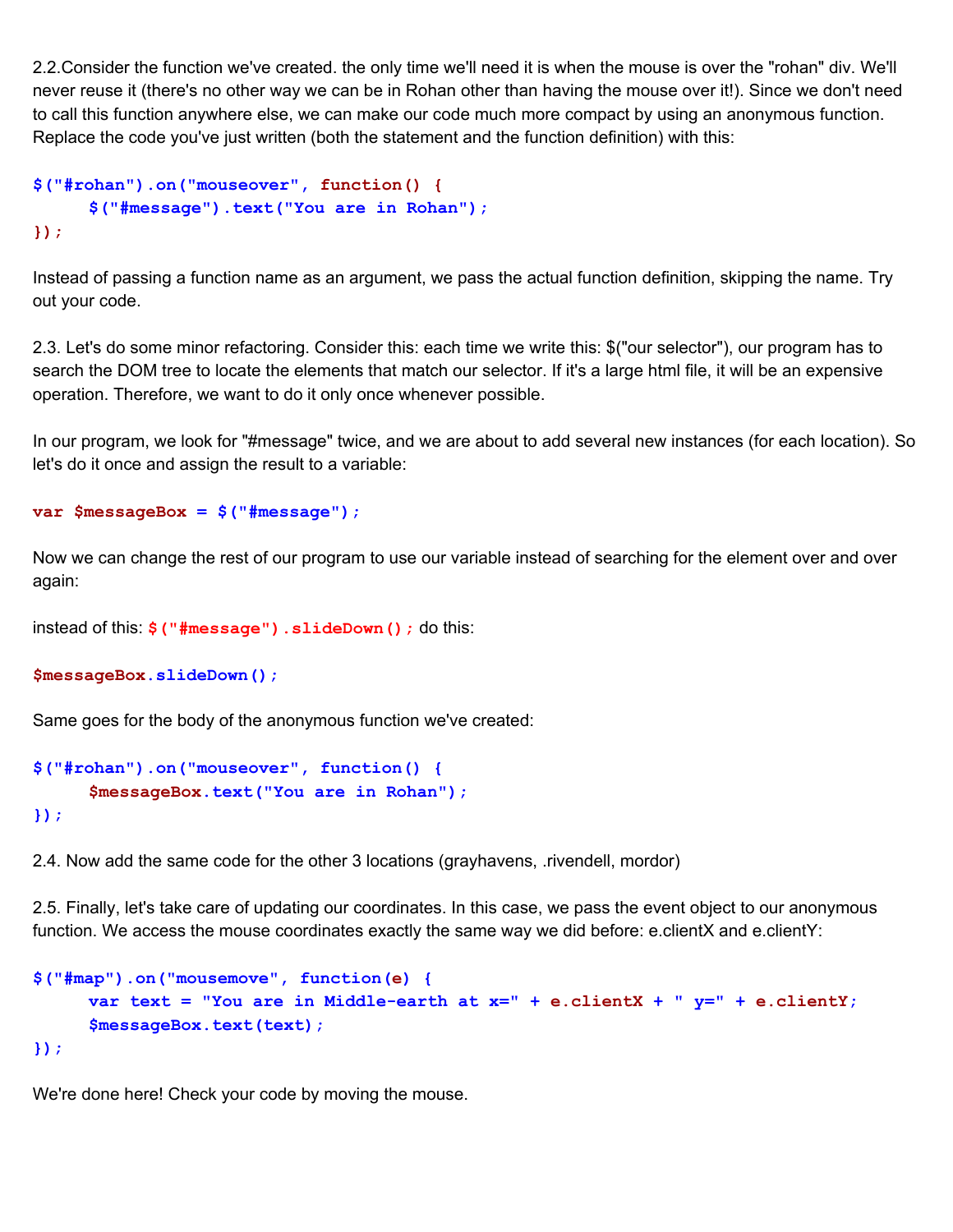### Step 3

3.1. Let's add an orc to our map! First, add it to your webpage to see how it should look. Place this code inside your "game" div, after the "quit" button:

**<img src='orc.png' style='width: 100px; position: absolute; left:100px; top: 100px;'>**

Look at the page. This is what we need to implement in our js file. Now delete the html you've added (we only needed it to see what our goal is).

3.2. Start with this: when the user clicks the map, an orc appears. To do that, let's handle the "click" event:

```
$("#map").on("click", function() {
     var orc ="<img src='orc.png' style='width: 100px; ";
     orc += "position: absolute; left:100px; top: 100px;'>";
     $("#game").append(orc);
});
```
Our anonymous function is called when the "map" div is clicked:

- a. It builds an html string containing the  $\leq$ img> tag;
- b. creates a jQuery object for the "game" div; and
- c. appends the new html to the end of the "gave" div's contents.

#### Run your code!

3.3. Let's improve this by placing the orc exactly where we clicked the map. For that, pass the event object e to the anonymous function and use the mouse coordinates, just like we did in step 2.5.

```
$("#map").on("click", function(e) {
     var css = "width: 100px; position: absolute; ";
     css += "left: " + e.clientX + "px; top: " + e.clientY + "px";
     var orc = "<img src='orc.png' style='" + css + "'>";
     $("#game").append(orc);
});
```
Run your code! In your console, click the Elements tab and drill down to see the contents of the "game" div. Now start clicking the map to add orcs - you'll see new <img> elements added to your html!

#### Step 4

4.1. Let's do the same refactoring we did in step 2.3, but this time for game" and "map".

Assign selections to variables:

```
var $game = $("#game");
var $map = $("#map");
```

```
Now use the variables:
$game.show();
```

```
$map.on("mousemove", function(e) { ...
$map.on("click", function(e) {...
```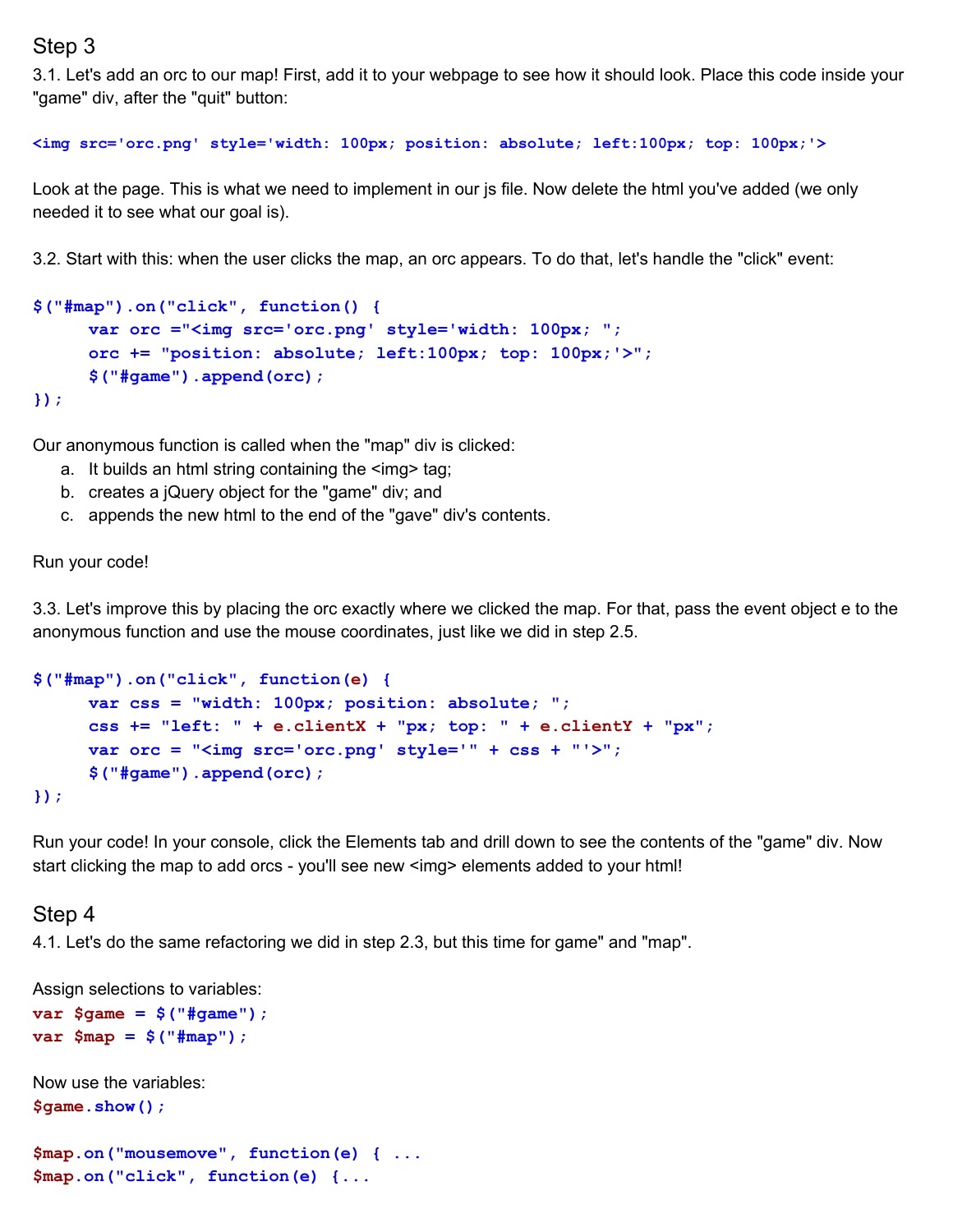4.2. We can create any number of orcs. However, we should be able to kill them too - because, in the words of Sam Gamgee, "there's some good in this world, Mr Frodo... and it's worth fighting for!" So, let's kill some orc!

We kill orcs by removing them from our html in response to a click. So, we need to add an event handler to each orc we create. For that, our html string (the one that contains the <img> element) should be turned into a jQuery object. Then we can add our event handler.

Alter your \$map.on(.... method: (the dark red is the updated code);

```
$map.on("click", function(e) {
     var css = "width: 100px; position: absolute; ";
     css += "left: " + e.clientX + "px; top: " + e.clientY + "px";
     var $orc = $("<img src='orc.png' style='" + css + "'>");
     $game.append($orc);
     $orc.on("click", function() {
          $orc.remove();
     });
});
```
(More details: [http://api.jquery.com/remove/\)](http://api.jquery.com/remove/)

Run your code - try adding and then removing orcs. Consider this - we have a function in a function in a function!

#### Step 5

5.1. Let's keep track of how many we've killed and how many we still have to kill.

Create 2 variables and set them to 0 - these are our counters.

```
var alive = 0;
var killed = 0;
```
5.2. Display the new "score" div: **var \$score = \$("#score"); \$score.slideDown();**

(More details: [http://api.jquery.com/slideDown/\)](http://api.jquery.com/slideDown/)

5.3. Alter our map-clicking code:

- a. We need to increment our *alive* counter when we create an orc
- b. We need to decrement our *alive* counter when we kill an orc
- c. We need to increment our *killed* counter when we kill an orc
- d. We need to show the score whenever our counters change: we can do that by calling a showScore() function that we will create in the next step.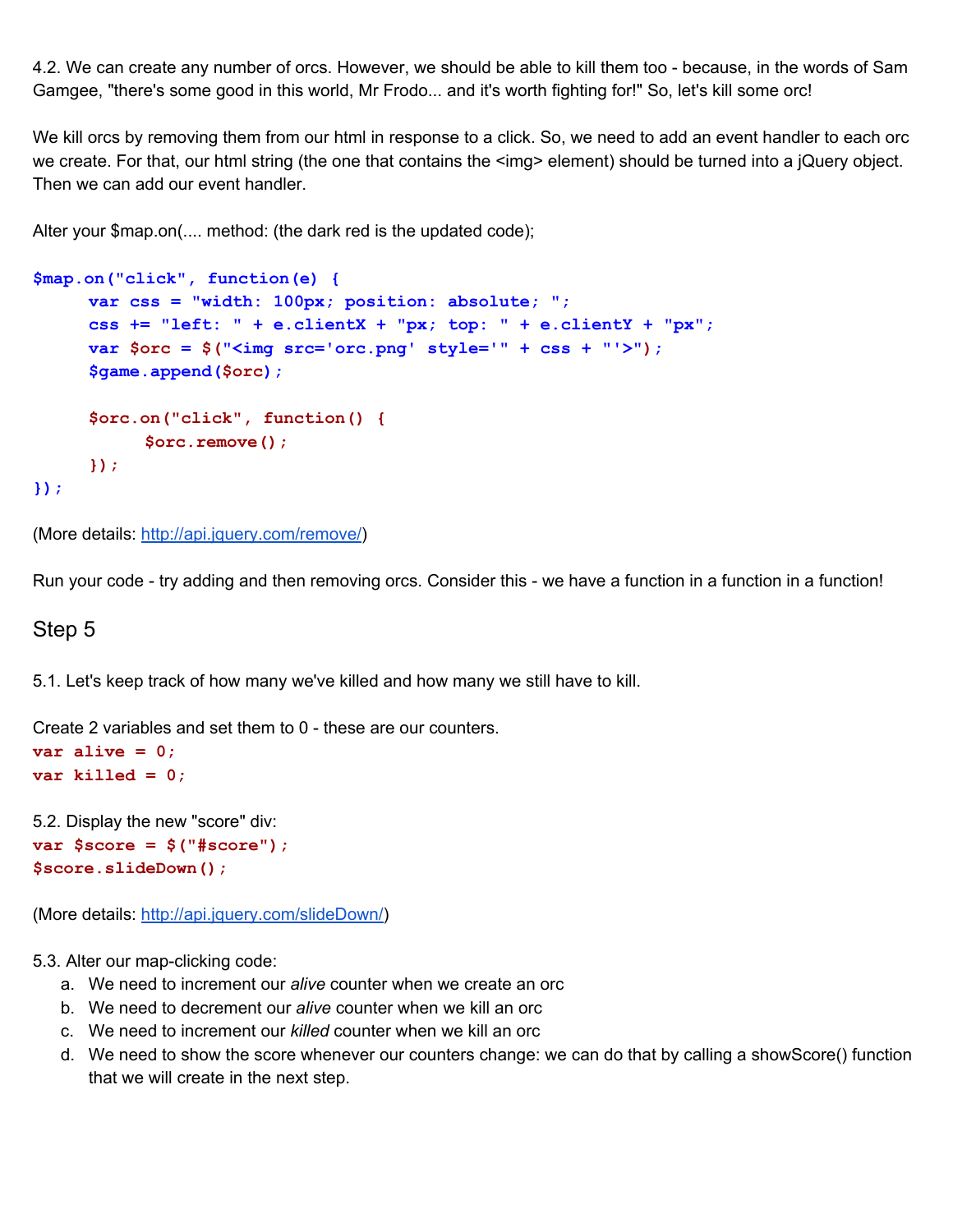The dark red code is the new code:

```
$map.on("click", function(e) {
     var css = "width: 100px; position: absolute; ";
     css += "left: " + e.clientX + "px; top: " + e.clientY + "px";
     var $orc = $("<img src='orc.png' style='" + css + "'>");
     $game.append($orc);
     alive++;
     showScore();
     $orc.on("click", function() {
           $orc.remove();
           killed++;
           alive--;
           showScore();
     });
});
```
5.4. Now implement the showScore() function:

```
function showScore() {
     $score.html("Orcs killed: " + killed + "<p>Orcs still alive: " + alive);
}
```
Run your code!

### Step 6

6.1. Let's make it interesting by animating the orcs!

Like in step 5.3, let's call a new function that we will implement in the next step: move(\$orc). Notice that we are passing our jQuery object (that holds "an orc") as an argument to this function:

```
$map.on("click", function(e) {
     var css = "width: 100px; position: absolute; ";
     css += "left: " + e.clientX + "px; top: " + e.clientY + "px";
     var $orc = $("<img src='orc.png' style='" + css + "'>");
     $game.append($orc);
     move($orc);
     alive++;
     showScore();
     $orc.on("click", function() {
           $orc.remove();
           killed++;
           alive--;
           showScore();
     });
});
```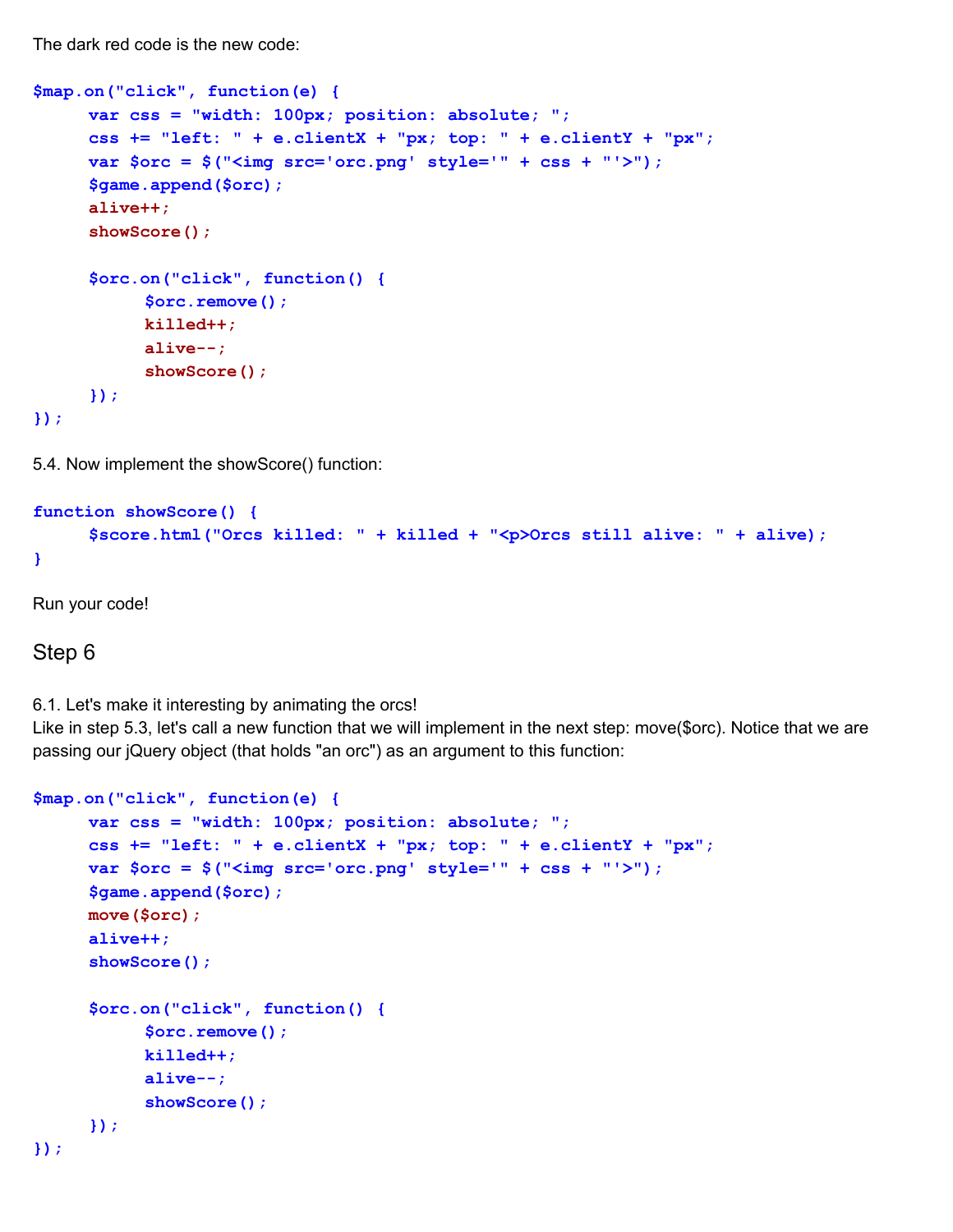6.2. Now implement the function:

```
function move($npc) {
     $npc.animate({left: "+=500"}, 3000);
}
```
The animate() method enables you to animate a numeric CSS property. In our case, we animate the "left" property, adding 500 pixels over the span of 3000 milliseconds (3 seconds). As a result, our orc moves 500 pixels to the right in 3 seconds. Try it!

Note: this code: **{left: "+=500"}** is an object we've just created. We haven't covered this in our class (not enough time in one semester!). The object has a property (left) and a value (+=500). We pass this object to the animate() function as an argument. The second argument is the duration: 3000 milliseconds.

(More details: [http://api.jquery.com/animate/\)](http://api.jquery.com/animate/)

6.3. Now let's move the orc back:

```
function move($npc) {
     $npc.animate({left: "+=500"}, 3000);
     $npc.animate({left: "-=500"}, 3000);
}
```
6.4. Finally, let's use some raw JavaScript that we've learned earlier to make this even better: wrap our jQuery methods in a loop! Now the orc will keep moving!

```
function move($npc) {
     for (var i=0; i<100; i++) {
           $npc.animate({left: "+=500"}, 3000);
           $npc.animate({left: "-=500"}, 3000);
     }
}
```
I did not use a while loop because that won't work in the browser (that has to deal with how JavaScript is executed in the browser, which is not relevant to our current task). That's why I use a for loop instead.

6.5. Finally, let's add event handling to the "quit" button - so we can nuke all the orcs in one click:.

```
$("#quit").on("click", function(){
     $("img:animated").remove();
});
```
Here, we are using a jQuery filter: ":animated" that selects all img elements that are currently being animated.

Run your code!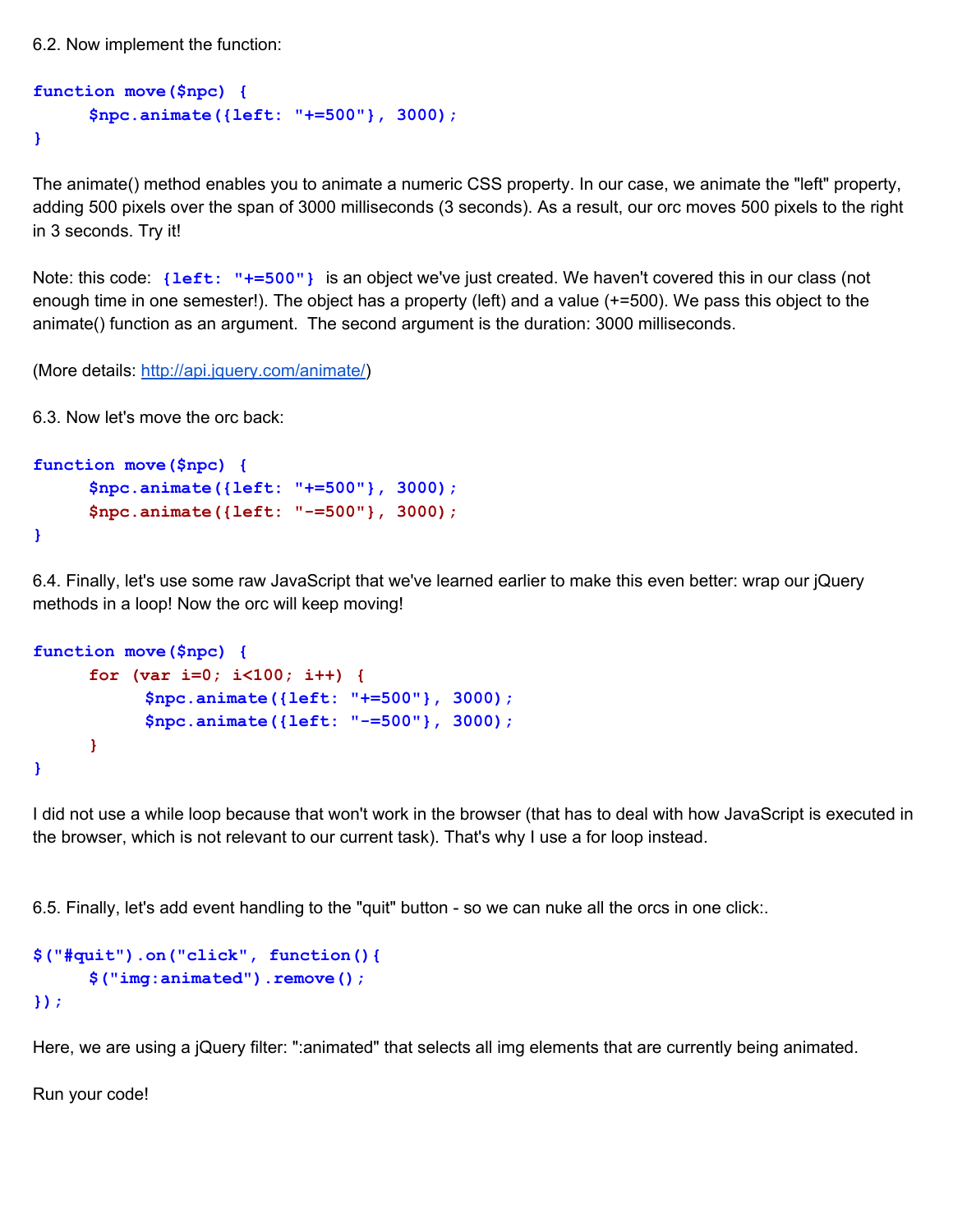# Step 7

7.1. Finally, let's add a visual effect at the start of our game.

Instead of this code:

```
$messageBox.slideDown();
$score.slideDown();
$game.show();
$(".location").hide().fadeIn(2000);
```
Use this: (pay attention to the dark red code - it's the new code):

```
$(".location").hide();
$("#logo").fadeIn(5000).fadeOut(2000, function() {
     $game.fadeIn(1000, function() {
           $(".location").fadeIn(2000);
           $messageBox.slideDown();
           $score.slideDown();
     });
});
```
Here's what's going on here:

- a. We hide all locations
- b. We fade-in the logo (yay!!!)
- c. We then fade out the logo
- d. The fadeOut() method takes 2 arguments:
	- 1. the duration (2000 milliseconds), and
	- 2. a function!???
		- i. that fades in the "game" div, taking 2 arguments:
			- 1. the duration (2000 milliseconds), and
			- 2. another function???
				- a. that fades in the locations,
				- b. slides down the message box and the score

#### What is going on???

If we simply call animation A after animation B, they will execute at the same time. That's not what we want: we want animation B to start AFTER animation A is completed. To do this, we pass the function that takes care of animation B as an argument to A; that way we ensure that B is called only after A is completed. This can be challenging, so try to play with this code, change the values, and see what happens. You will feel more comfortable with practice, I promise!

Run your code. You are done! Congratulations!

Submit your work Submit **lab11.js** to eLearning: [https://bb9.uni.edu](https://bb9.uni.edu/) > log in with CatID > our course > Course Content > Labs > Lab 11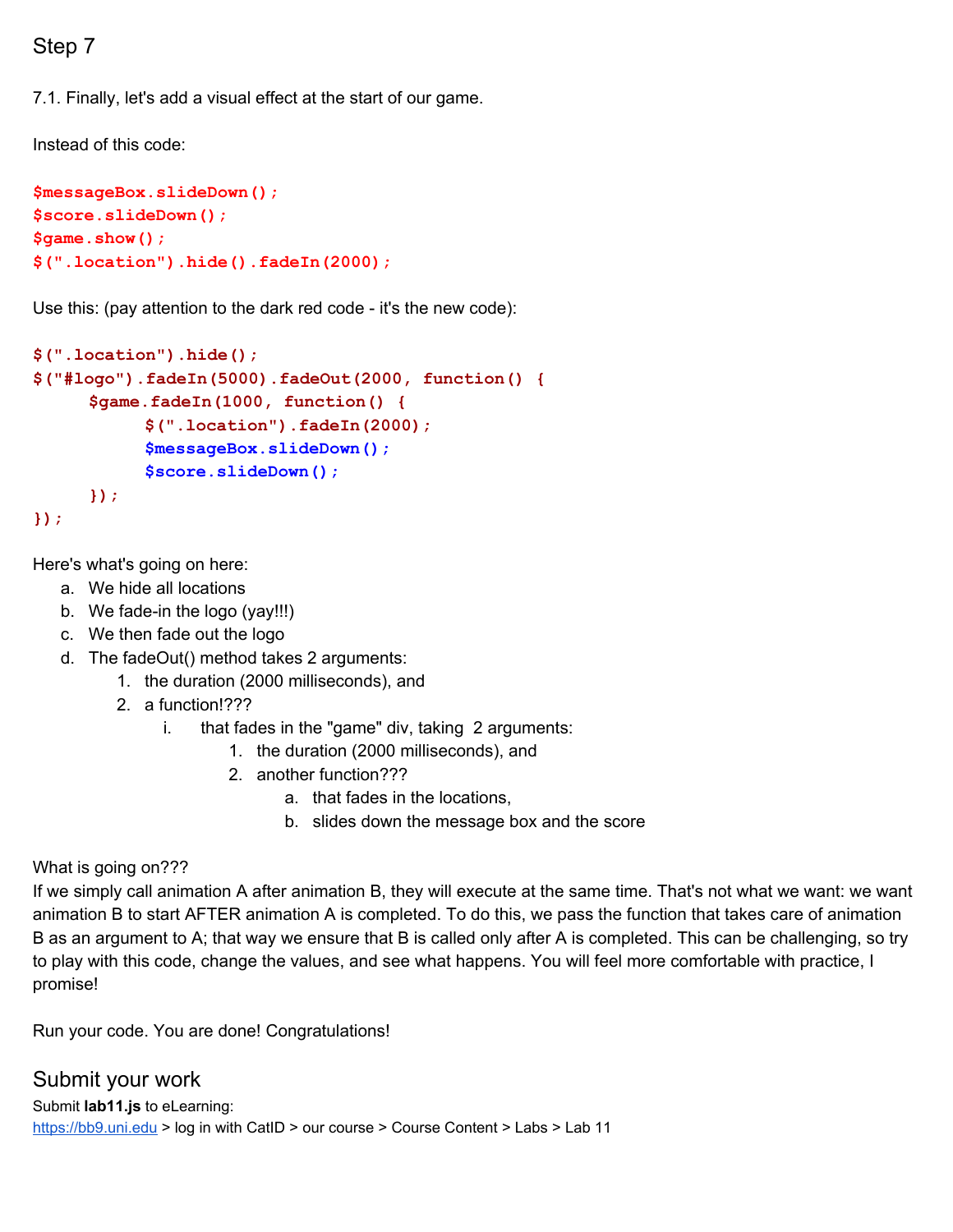For Your Reference: This is what your code should look like in the end (see next page):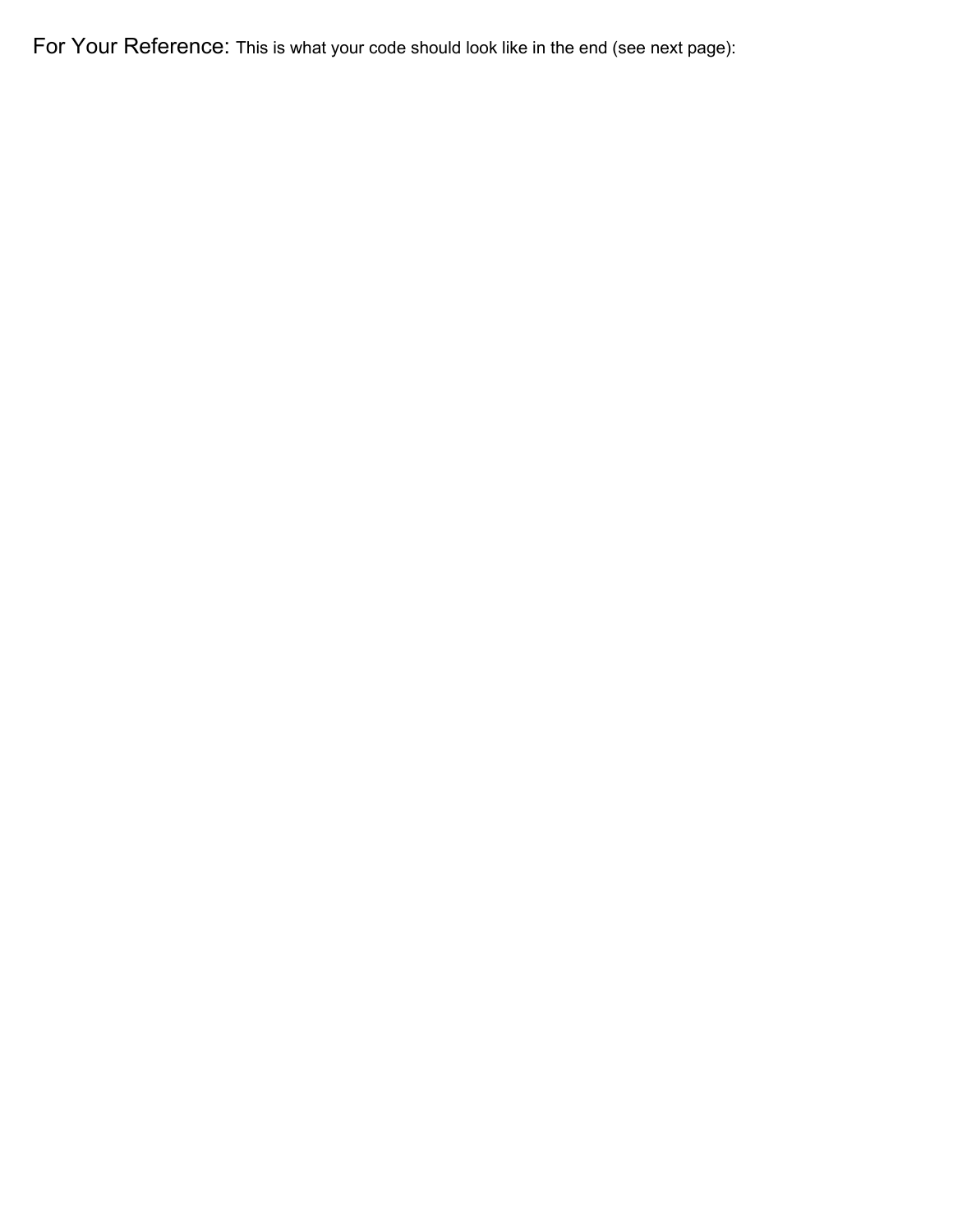```
*C:\Users\sergey\Dropbox\sergey\docs\teaching\2016-17\fall\cs1100\lab11\step7.js - Notepad++
                                                                                               \Box\BoxFile Edit Search View Encoding Language Settings Macro Run Plugins Window ?
                                                                                                          X
 . Bestalled Johnson Fired A Book B K &
Step7.js
   1 \times $ (function () {
                                                                                                          ۸
   \mathcal{D}//initialize counters to 0
   3
           var alive = 0;
   \overline{4}\overline{5}var killed = 0;6
   \overline{\tau}//store common jQuery selections in variables
   8
           var $messageBox = \frac{1}{2} ("#message");
   9
           var $score = $("#score");
  10
           var \text{Smap} = \text{S}(\text{mmap}^*);
  11
           var \text{Square} = \text{$('figure');}1213//start the game with visual effects
           $ (".location") . hide () ;14
  15 -$("#logo").fadeIn(5000).fadeOut(2000, function() {
 16.$game.fadeIn(1000, function() {
  17
                    $(".location").fadeIn(2000);
  1R
                    $messageBox.slideDown();
  19$score.slideDown();
  20
               \mathcal{Y}21\mathcal{H}22
  23
           //handle your locations and display text in message box
  24 -$("#rohan").on("mouseover", function() {
  25
               $messageBox.text("You are in Rohan");
  26
           \mathcal{E}27
  28 -$("#rivendell").on("mouseover", function() {
  29
               $messageBox.text("You are in Rivendell");
  30
           \mathcal{V}3132 -$("#greyhavens").on("mouseover", function() {
  33
               $messageBox.text("You are in Grey Havens");
  34
           \mathcal{V}35
           $("#mordor").on("mouseover", function() {
  36*37
               $messageBox.text("Oh no! You are in Mordor");
  38
           \};
  39
           //display current corrdinates when the mouse is moved on the map
  40
           $map.on("mousemove", function(e) {
  41 -42
               var text = "You are in Middle-earth at x = 4" + e.clientX + " y = 4" + e.clientY;
  43
               $messageBox.text(text);
  44
           \mathcal{V}45
  46
  47
  4Blength: 2186 lines: 86
                                       Ln:47 Col:5 Sel:0|0
                                                                         Dos\Windows
                                                                                       UTF-8INS
JavaScript file
```